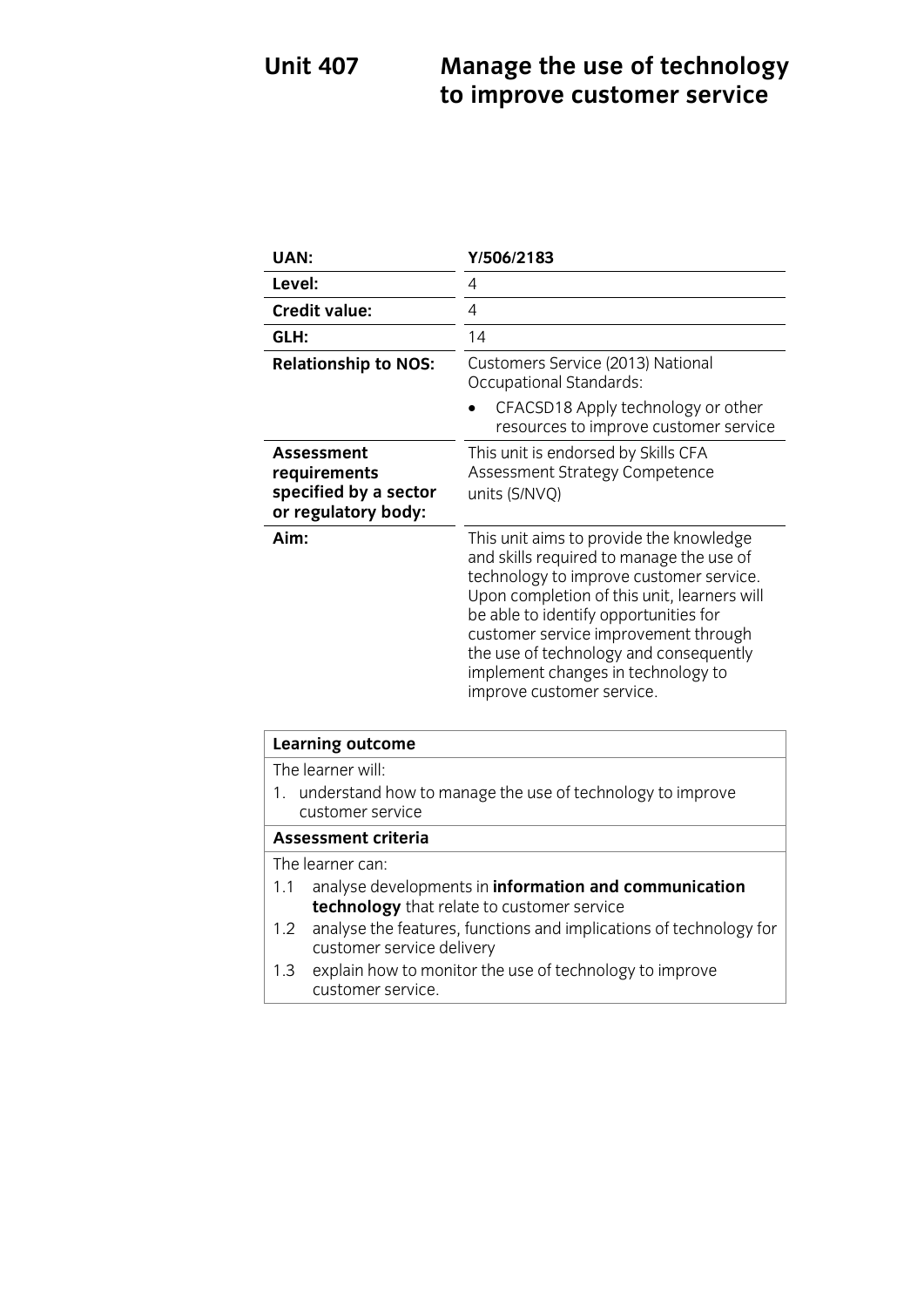# **Assessment guidance<br>Information and communication technology:**

- customer relationship and information management systems
	- internet and intranet and social media
	- self-service in supermarket shopping
	- $\bullet$  click and drop<br>  $\bullet$  click and nick-
	- click and pick-up

- 
- **questioning**<br>• **professional discussion** • professional discussion
	- reflective account
	- organisational policies and procedures\*
	- legislative and regulatory requirements\*
	- organisational documentation\*

# **Learning outcome**<br>The learner will:

2. be able to identify opportunities for customer service improvement through the use of technology

### Assessment criteria

The learner can:

- 2.1 review the effectiveness of customer service delivery against agreed criteria
- 2.2 identify how customer service delivery could be improved by the introduction or adaptation of technology
- 2.3 assess the costs of changes in the use of technology to improve customer service delivery
- 2.4 make recommendations for changes in the use of technology 2.4 make recommendations for changes in the use of technology through a **costed business case.**

### **Assessment guidance**

**Costed business case:** A fully documented business case including costs has to be produced.

- **Evidence** may be supplied by:
	- witness testimony
	- questioning
	- professional discussion
	- reflective account
	- business case
	- report on managing the use of technology to improve
	- organisational policies and procedures\*<br>• legislative and requistory requirements?
	- legislative and regulatory requirements\*
	- organisational documentation\*